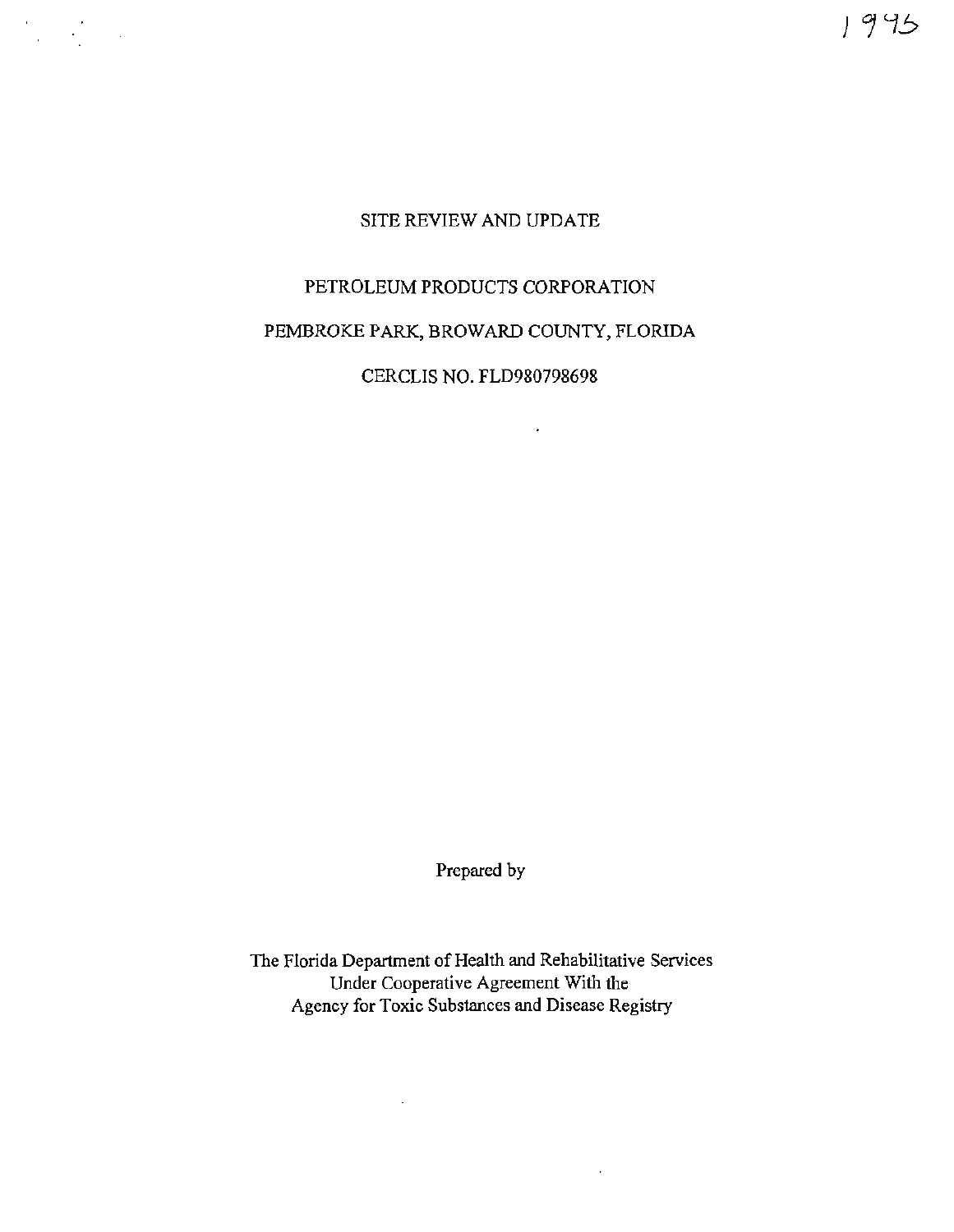#### Petroleum Products

#### Summary of Background and History

The purpose of this Site Review and Update report is to summarize site activities since the 1989 Public Health Assessment document and determine if we should reevaluate the public health threat.

#### Site Location and Description

The U.S. Environmental Protection Agency (EPA) listed the Petroleum Products Company (PPC) site on the Superfund National Priorities List (NPL) in 1987. This seven-acre site is located on Pembroke Road in Pembroke Park about 0.2 miles west of Interstate 95 and 1.5 miles north of the Broward County- Dade County line. The surrounding area is highly developed containing resfdential areas, commercial areas and light industrial facilities (See Figure 1). A fenced area in the southeastern portion of the site is the only part of the previous PPC facility left unpaved (See Figure 2). It contains a groundwater treatment system and drums of drilling mud from the groundwater well installation. The site lies within the radius of influence of the Hallandale and Hollywood municipal well fields<sup>1</sup>. The Hallandale Well Field provides all drinking water for the area $2<sup>2</sup>$ .

#### Site History

Petroleum Products Company (PPC) began recycling motor oil on this site in 1958. PPC distilled and sold most of the oil as fuel. They disposed of the left over sludge in an unlined pit<sup>2</sup>. Community concern increased in 1970 after the disposal pit overflowed during a heavy rain and caused an oil slick on the trailer park lakes south of the site. In 1971, PPC ended operations, filled the disposal pit and spread the contaminated fill across the southern part of the site. They paved most of the site and built rental storage units<sup>2</sup>.

In 1979, the Broward County Environmental Quality Control Board (BCEQCB) inspected the site and issued two warning notices due to oil discharges. PPC cleaned up two oil soaked areas, rehabilitated the tank farm and filled low spots with clean fill. In 1983, Department of Environmental Regulation (DER), now known as Florida Department of Environmental Protection (FDEP), Southeast District, issued a notice of violation based on a 1980 complaint. They estimated between 20,000-60,000 gallons of waste oil was floating on the groundwater beneath the site  $3<sup>3</sup>$ . The waste oil contains lead, PCB's, volatile and semivolatile organic compounds. PPC removed drums, storage tanks and contaminated surface soil from the site in April 1985. At the same time, FDEP installed a groundwater treatment system to remove the layer of oil floating on the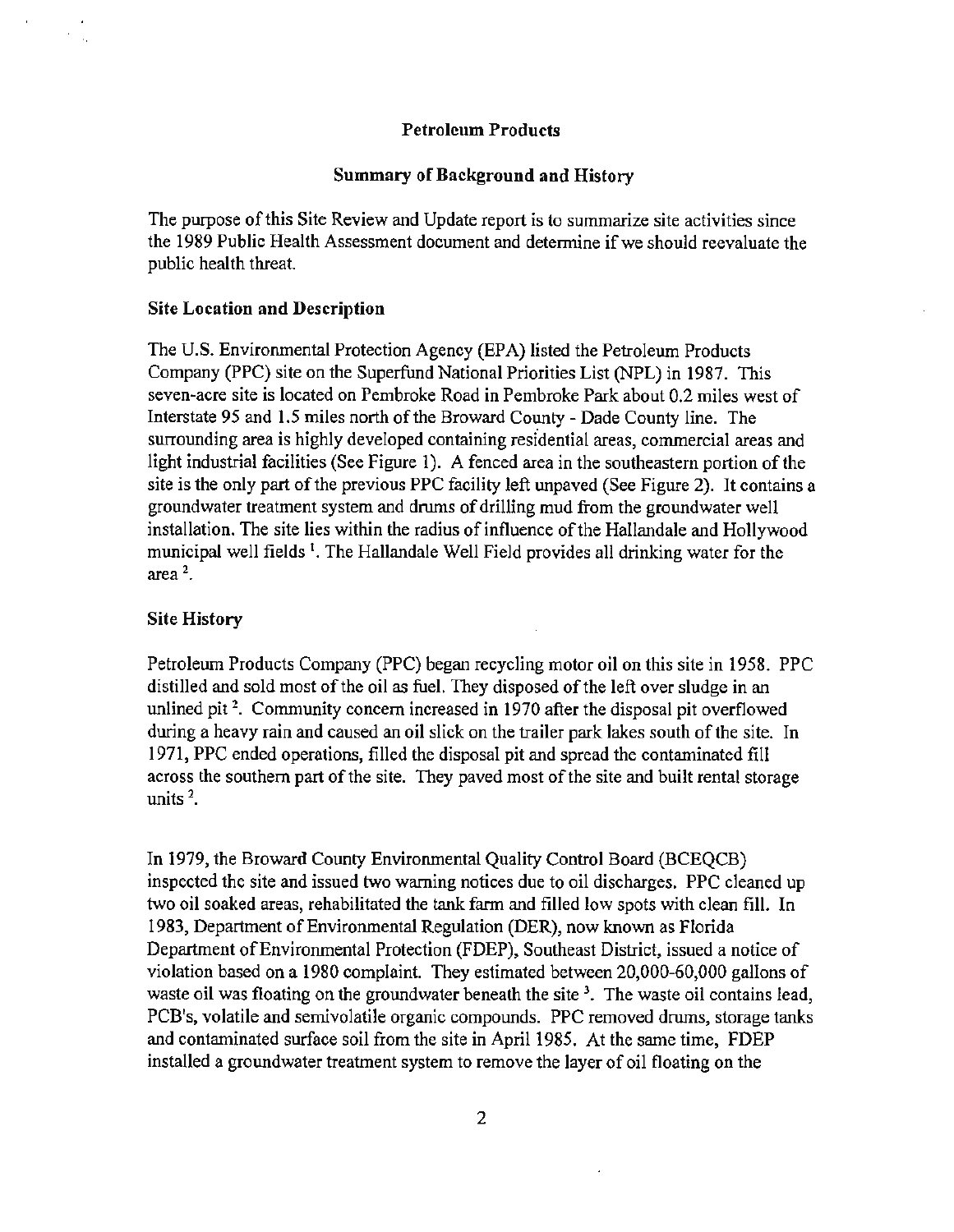shallow groundwater. EPA added the site to the National Priorities List in 1987<sup>2</sup>. In 1988, the Remedial Investigation conducted by FDEP estimated the surface and subsurface soil contamination extended across the central and southern portion of the site. They identified the chromium contaminated groundwater extends 3000 feet east and south of the site but the source of chromium is unidentified <sup>4,2</sup>. FDEP proposed water treatment to remove metals from groundwater and washing contaminated soils with a solvent solution<sup>2</sup>.

In April 1989, the Florida Department of Health and Rehabilitative Service (HRS) in cooperation with the Agency for Toxic Substances Disease Registry (ATSDR) assessed this site and produced a Health Assessment document. They concluded current site conditions posed a potential health concern. They noted human exposure to waste oil, lead, chromium, aluminum, iron, manganese and benzene may occur through contact with contaminated groundwater. Human exposure to lead may also occur through contact with contaminated surface water run off and surface soils. Florida HRS and ATSDR recommended testing for lead in surface water runoff. They did not recommend a health study, however, due to insufficient information about the population at risk  $\frac{1}{2}$ .

In 1991, use of the well installed by DER in 1985 ended after it recovered about 7,000 gallons of oil. In 1992, EPA reported in the supplemental Remedial Investigation, health risks resulting from potential exposure to the site's contaminants are greater than the levels considered acceptable. These risks are due to potential future consumption of contaminated groundwater and potential future exposure to contaminated surface soil <sup>6</sup>. In 1993, EPA installed eight new wells along the southern site boundary. In 1994 they began treating the contaminated groundwater using an air stripper and activated carbon adsorption. They used an infiltration gallery to return the clean groundwater to the shallow aquifer. In 1994, EPA sampled air inside the warehouses. They determined the volatile contaminants are not concentrating inside the warehouses or in the trailer park and that the rotten egg smell was hydrogen sulfide from the air stripper<sup>6</sup>.

## Current Conditions of Site

#### Site Visit

Mr. Randy Merchant and Ms. Julie Smith of HRS, Environmental Toxicology, visited the site on October 27, 1995. Most of the site is a mini warehouse industrial park consisting of warehouses and small businesses. With the exception of a small fenced in area in the southeast comer, the site is open to the public. Upholstery shops, wood craft shops, boat repair, painting shops, mirror and glass shops, awning shops, cabinet shops and a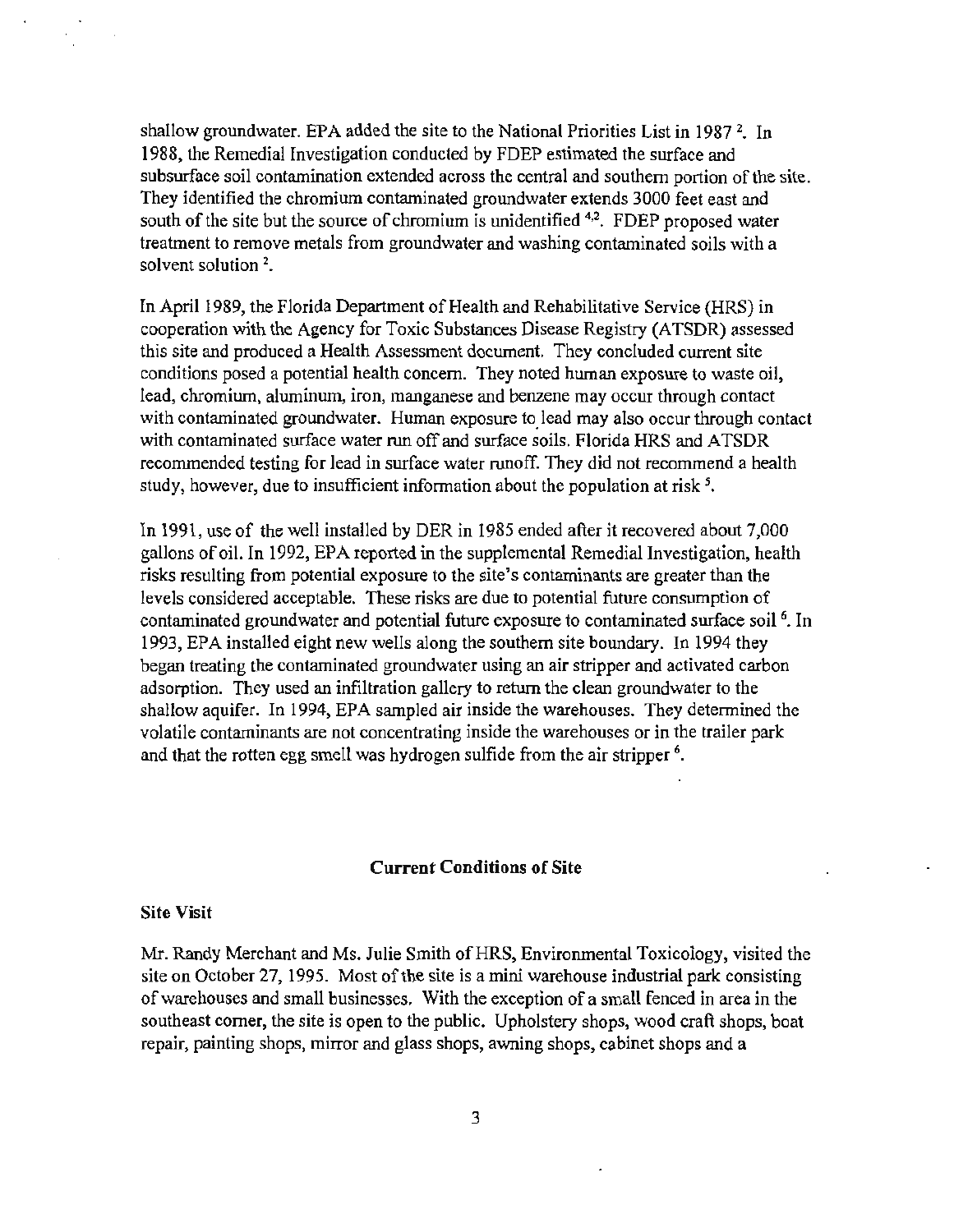sandwich shop are in the park. Some of the businesses are creating wastes. Mr. Merchant and Ms. Smith noticed two leaking drums containing refrigerant and latex/adhesive.

The area around the site is residential, recreational and industrial. Bamboo Paradise and Bamboo Lake, directly south of the site have about 150 residents *<sup>5</sup> •* Waste oil and storm water run-off from the site overflowed into these trailer parks in 1970. The Pembroke Park area has a population of about 20,000 people *<sup>5</sup> •* 

PPC paved most of the site but the southeast corner is covered with grass and shrubs. The vegetated areas include Carolina Road between Park Road and Southwest 31<sup>st</sup> A venue, Park Road, the Park Road entrance into the warehouse complex and the Kennel areas north of the Park Road entrance (See Figure 2). PPC posted signs around the industrial park warning people not to disturb the soil.

The unpaved corner of Carolina Road and 31<sup>st</sup> Street houses the waste oil recovery wells, air strippers and drilling mud from remediation activities. A six-foot fence topped with razor wire surrounds this part of the site. The fence is intact and no signs of trespassing exist; however, the entrance gate is loosely chained leaving a gap large enough for a child or adult to slip into this area. Warning signs are posted at intervals along the fence.

The site has changed since 1985. During the September 8, 1988 site visit, HRS staff saw no traces of seeping waste oil. The EPA project manager, however, reported seeping waste oils<sup>5</sup>. On October 27, 1995, Mr. Merchant and Ms. Smith observed viscous waste oil seeping up through the asphalt in the industrial park. They also detected a slight mist and petroleum odor from the air stripper.

#### **Current** Issues

One issue raised by the 1989 HA is concern about residents living near the site and workers working in warehouses built over contaminated soil and groundwater. Residents could come in contact with groundwater from irrigation wells in the area. Future exposure may occur from ingestion of contaminated drinking water if the Floridian aquifer becomes contaminated. Local geologic and hydrogeologic conditions and characteristics, however, minimize the waste's mobility. This reduces the threat to municipal water supplies <sup>2</sup>.

The supplemental RI concluded that free product could move offsite undetected. Chromium contaminated groundwate is migrating south of the site but studies have not established a direct linkage to the site<sup>2</sup>. Exposure to waste oil in the warehouse area is a new concern since seepage was not observed during previous site visits by HRS staff.

The community as a whole is unconcerned about the site. This might be due to the transient nature of the residential population; about half the residents are present only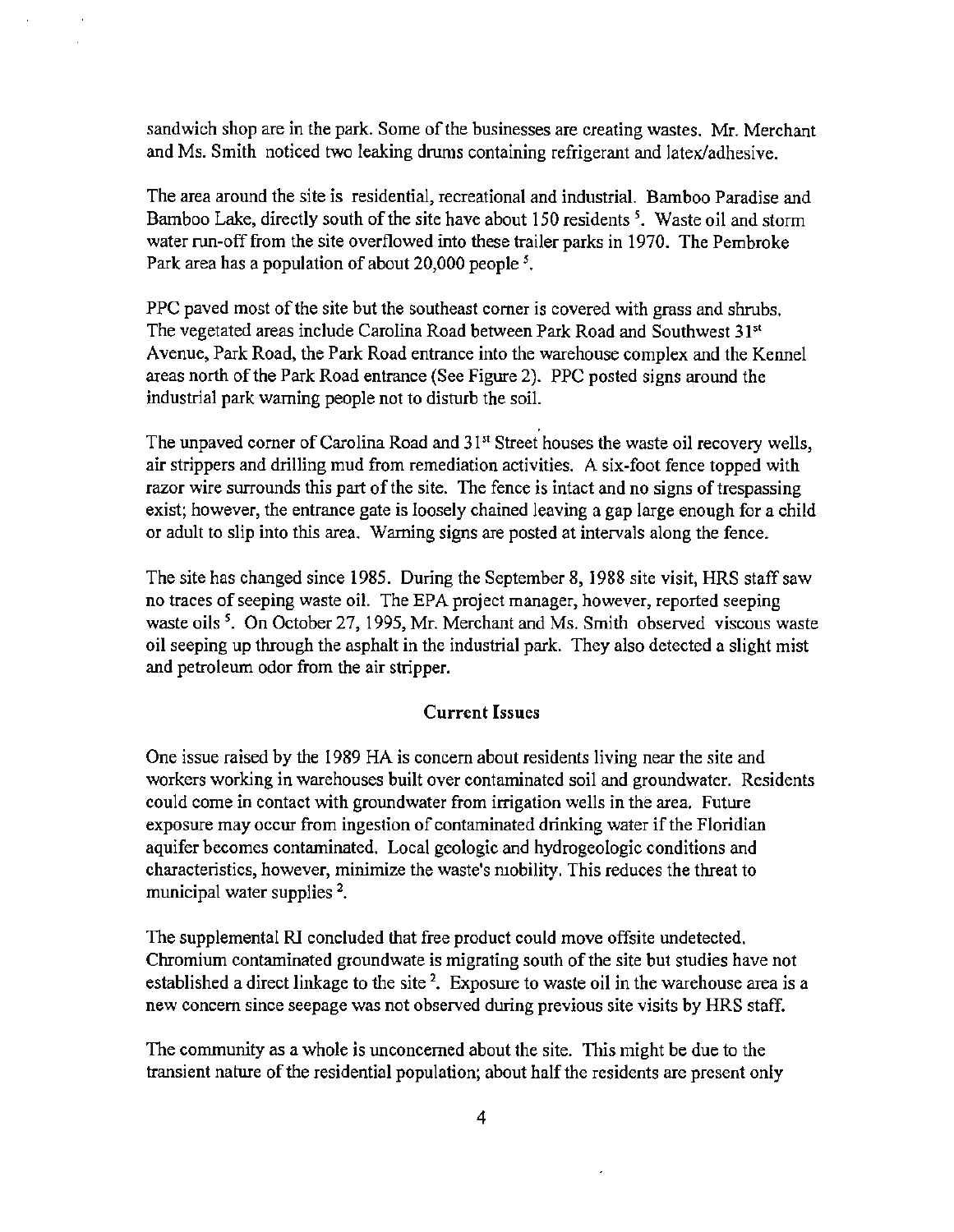during the winter months<sup>7</sup>. During the 1990 public meeting, the community expressed concerns about the cost of the cleanup, the responsibility of the Potentially Responsible Parties, monitoring well construction, and questions about the alternatives <sup>8</sup>.

#### Conclusions

- 1 Additional investigations by EPA and PPC since 1989 found the waste oil floating on top of the surficial aquifer has not moved off-site. EPA and PPC have installed an improved oil recovery and groundwater treatment system.
- 2. Since 1989, EPA and PPC collected and analyzed and additional surface soil and surface water run-off samples.
- 3. In 1994, EPA sampled the air quality inside. some of the on-site mini warehouses. They determined volatile contaminants were not concentrating inside the warehouses and that the rotten egg smell was from hydrogen sulfide from the air stripper.
- 4. On October 27, 1995, we observed waste oil seeping up through the asphalt outside one of the mini-warehouse units on the south eastern part of the site. With the exception of a small fenced in area in the south east comer, the site is open to the public. Therefore, people may come in contact with the waste oil. The potential health threat from exposure to this waste oil should be evaluated.

#### Recommendations

Florida HRS, in cooperation with ATSDR should evaluate the public health threat from exposure to waste oils seeping through the asphalt at this site. Based on this evaluation, Florida HRS / ATSDR may recommend actions to reduce or eliminate this exposure.

## Preparer Of Report

Julie Smith Environmental Specialist III Office of Environmental Toxicology Florida Department of Health and Rehabilitative Services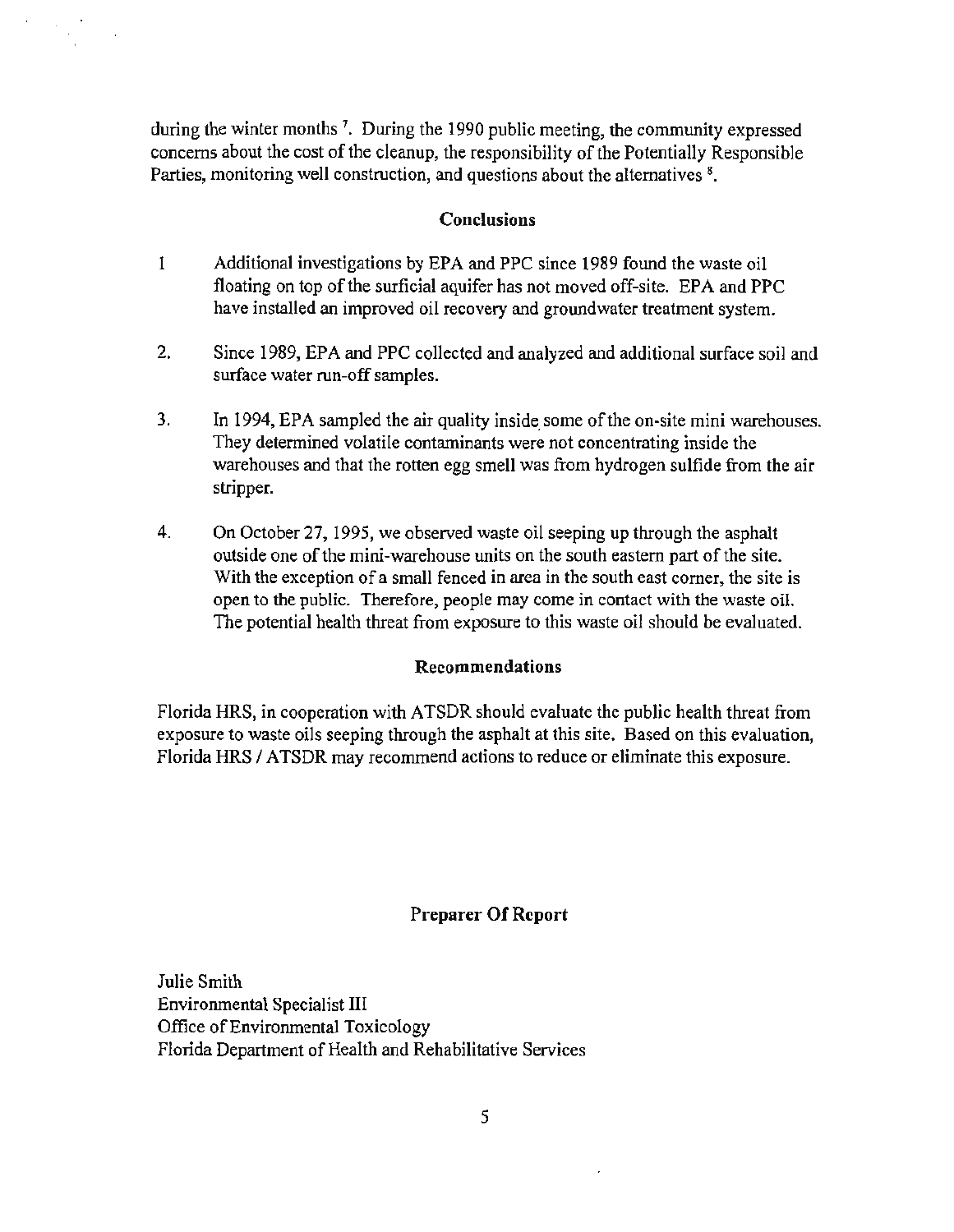# References

<sup>1</sup> USEPA. Interim Action Record of Decision for Petroleum Products Corporation Site. Operable Unit # 1. Atlanta, Georgia. October 5, 1990.

<sup>2</sup> Ecology and Environment, Inc. Remedial Investigation of Petroleum Products Corporation Site, Volume 1 -Report; prepared for Florida Department of Environmental Regulations. March 1988.

<sup>3</sup> Betchel Environmental Inc. Remedial Investigation Report for the Petroleum Products Corp. Site. Oak Ridge, TN. January 1992.

<sup>4</sup> USEPA, Region IV. Interim Action Proposed Plan Fact Sheet, Petroleum Products Corporation NPL Site. Atlanta, GA. July 1990.

*<sup>5</sup>*Florida Health and Rehabilitative Services. Health Assessment, Petroleum Products Company Site. Prepared for ATSDR. Tallahassee, Florida. March 24, 1989.

6 Blasand, Bouck and Lee South East Inc. Remedial Actions Plan, prepared for Petroleum Products Corporation Cooperating Parties. Boca Raton, Florida. July 5, 1995.

7 Florida Department of Environmental Regulations. Community Relations Plan,O. Petroleum Products Corporation Site. March, 1988.

8 USEPA Region IV. Petroleum Products Corporation NPL Site Public Meeting Transcript. Pembroke Park, Florida. August 14, 1990.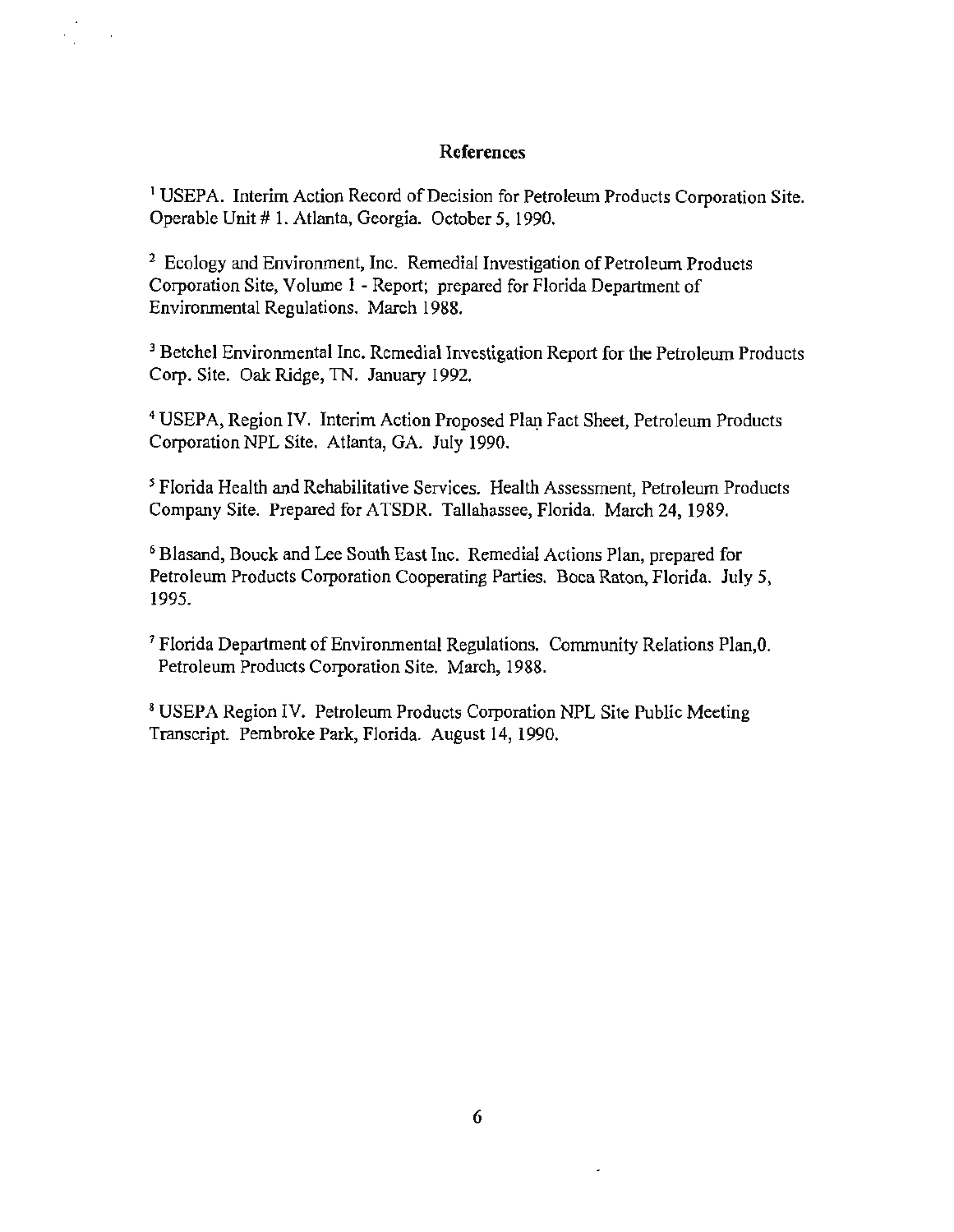Petroleum Products Corporation Site Pemborke Park, Florida

# **Appendix A Figures**

 $\mathbb{Z}_2$ 

 $\mathcal{A}^{\mathcal{A}}$  .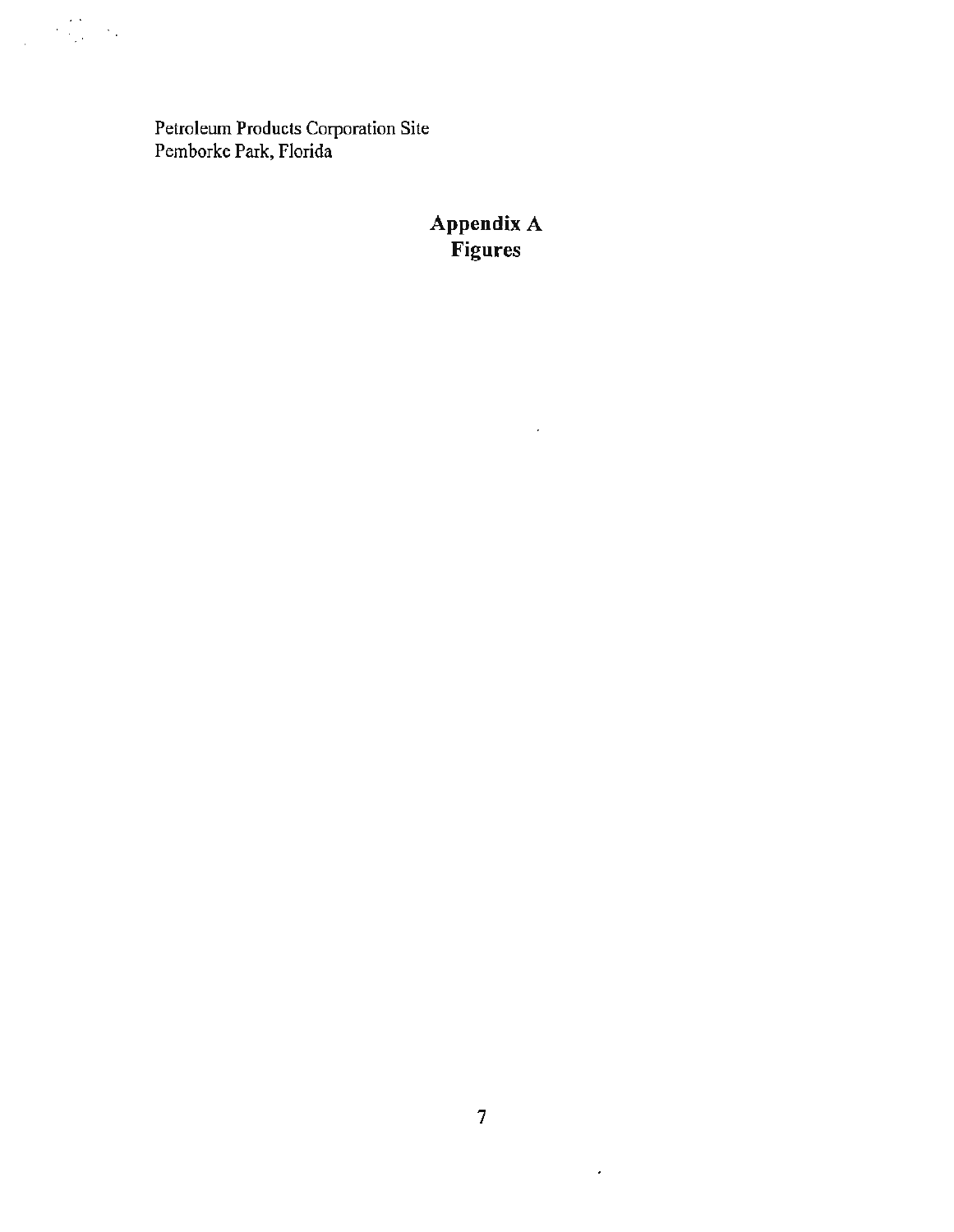

**FIGURE 1** LOCATION OF PETROLEUM PRODUCTS CORPORATION (PPC) SITE PEMBROKE PARK, FL. **ADAPTED FROM BETCHEL INC. 1992**